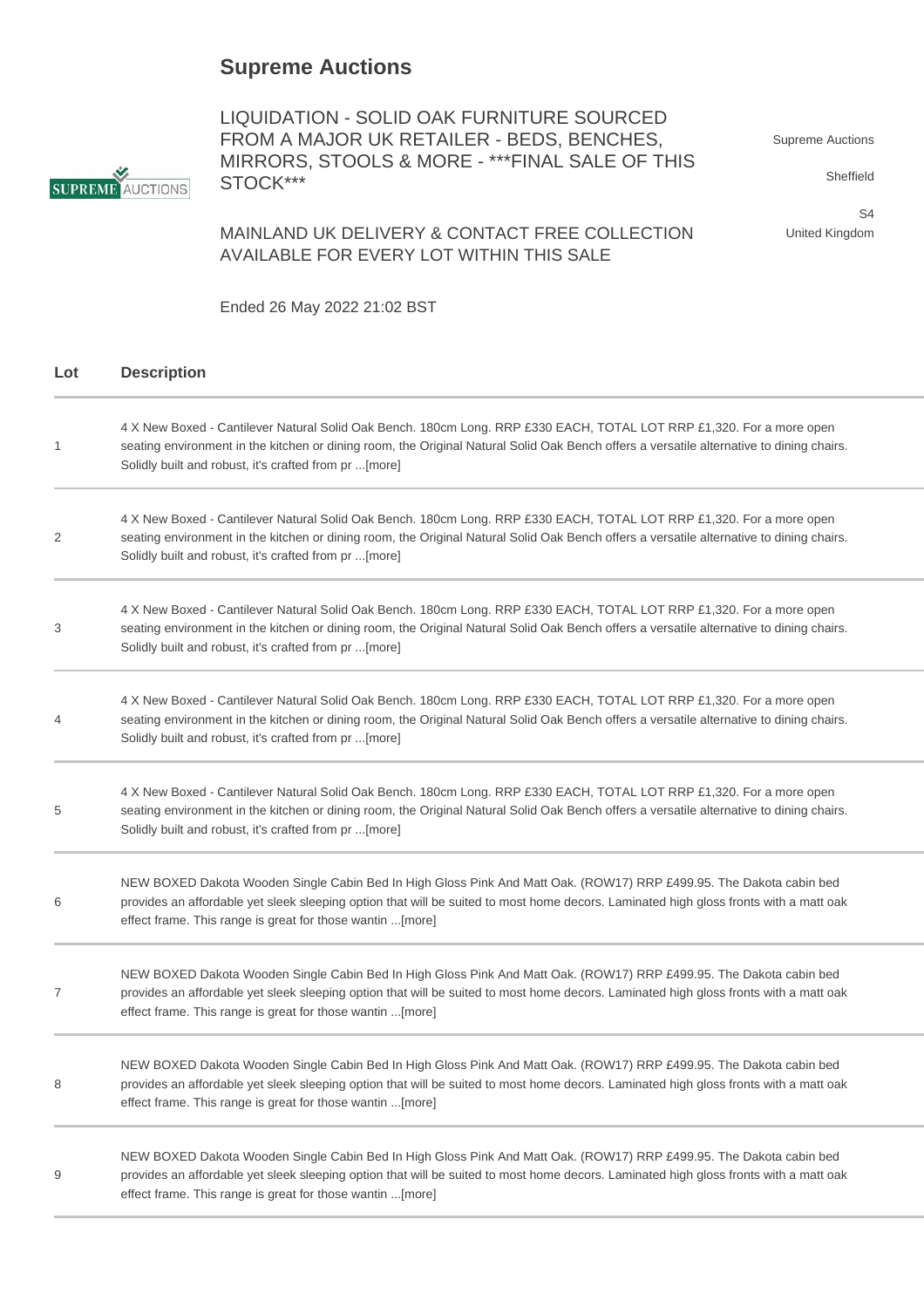| 10 | NEW BOXED Dakota Wooden Single Cabin Bed In High Gloss Pink And Matt Oak. (ROW17) RRP £499.95. The Dakota cabin bed<br>provides an affordable yet sleek sleeping option that will be suited to most home decors. Laminated high gloss fronts with a matt oak<br>effect frame. This range is great for those wantin [more] |
|----|---------------------------------------------------------------------------------------------------------------------------------------------------------------------------------------------------------------------------------------------------------------------------------------------------------------------------|
| 11 | NEW BOXED Dakota Wooden Single Cabin Bed In High Gloss Pink And Matt Oak. (ROW17) RRP £499.95. The Dakota cabin bed<br>provides an affordable yet sleek sleeping option that will be suited to most home decors. Laminated high gloss fronts with a matt oak<br>effect frame. This range is great for those wantin [more] |
| 12 | New Boxed - Cantilever Natural Solid Oak Bench. 180cm Long. RRP £330. For a more open seating environment in the kitchen or<br>dining room, the Original Natural Solid Oak Bench offers a versatile alternative to dining chairs. Solidly built and robust, it's crafted from<br>premium grade solid oak to provid [more] |
| 13 | New Boxed - Cantilever Natural Solid Oak Bench. 180cm Long. RRP £330. For a more open seating environment in the kitchen or<br>dining room, the Original Natural Solid Oak Bench offers a versatile alternative to dining chairs. Solidly built and robust, it's crafted from<br>premium grade solid oak to provid [more] |
| 14 | New Boxed - Cantilever Natural Solid Oak Bench. 180cm Long. RRP £330. For a more open seating environment in the kitchen or<br>dining room, the Original Natural Solid Oak Bench offers a versatile alternative to dining chairs. Solidly built and robust, it's crafted from<br>premium grade solid oak to provid [more] |
| 15 | New Boxed - Cantilever Natural Solid Oak Bench. 180cm Long. RRP £330. For a more open seating environment in the kitchen or<br>dining room, the Original Natural Solid Oak Bench offers a versatile alternative to dining chairs. Solidly built and robust, it's crafted from<br>premium grade solid oak to provid [more] |
| 16 | New Boxed - Cantilever Natural Solid Oak Bench. 180cm Long. RRP £330. For a more open seating environment in the kitchen or<br>dining room, the Original Natural Solid Oak Bench offers a versatile alternative to dining chairs. Solidly built and robust, it's crafted from<br>premium grade solid oak to provid [more] |
| 17 | New Boxed - Cantilever Natural Solid Oak Bench. 180cm Long. RRP £330. For a more open seating environment in the kitchen or<br>dining room, the Original Natural Solid Oak Bench offers a versatile alternative to dining chairs. Solidly built and robust, it's crafted from<br>premium grade solid oak to provid [more] |
| 18 | NEW BOXED KEMBLE RUSTIC SOLID OAK & PAINTED WALL MIRROR. 1800x600MM. RRP £330. 100% OAK, REAL WOOD BACK,<br><b>CLASSIC CARPENTRY JOINTS, PRR888</b>                                                                                                                                                                       |
| 19 | NEW BOXED KEMBLE RUSTIC SOLID OAK & PAINTED WALL MIRROR. 1800x600MM. RRP £330. 100% OAK, REAL WOOD BACK,<br><b>CLASSIC CARPENTRY JOINTS. PRR888</b>                                                                                                                                                                       |
| 20 | NEW BOXED KEMBLE RUSTIC SOLID OAK & PAINTED WALL MIRROR. 1800x600MM. RRP £330. 100% OAK, REAL WOOD BACK,<br><b>CLASSIC CARPENTRY JOINTS. PRR888</b>                                                                                                                                                                       |
| 21 | NEW BOXED KEMBLE RUSTIC SOLID OAK & PAINTED WALL MIRROR. 1800x600MM. RRP £330. 100% OAK, REAL WOOD BACK,<br><b>CLASSIC CARPENTRY JOINTS. PRR888</b>                                                                                                                                                                       |
| 22 | NEW BOXED KEMBLE RUSTIC SOLID OAK & PAINTED WALL MIRROR. 1800x600MM. RRP £330. 100% OAK, REAL WOOD BACK,<br><b>CLASSIC CARPENTRY JOINTS. PRR888</b>                                                                                                                                                                       |
| 23 | 4 X NEW BOXED Rustic Solid Oak Stool. RRP £130 EACH, TOTAL RRP £520.(BEN001STR) For a more open seating environment in<br>the kitchen or dining room, the Original Natural Solid Oak Stool offers a versatile alternative to dining chairs. Solidly built and robust, it's<br>crafted from premium grade solid oak [more] |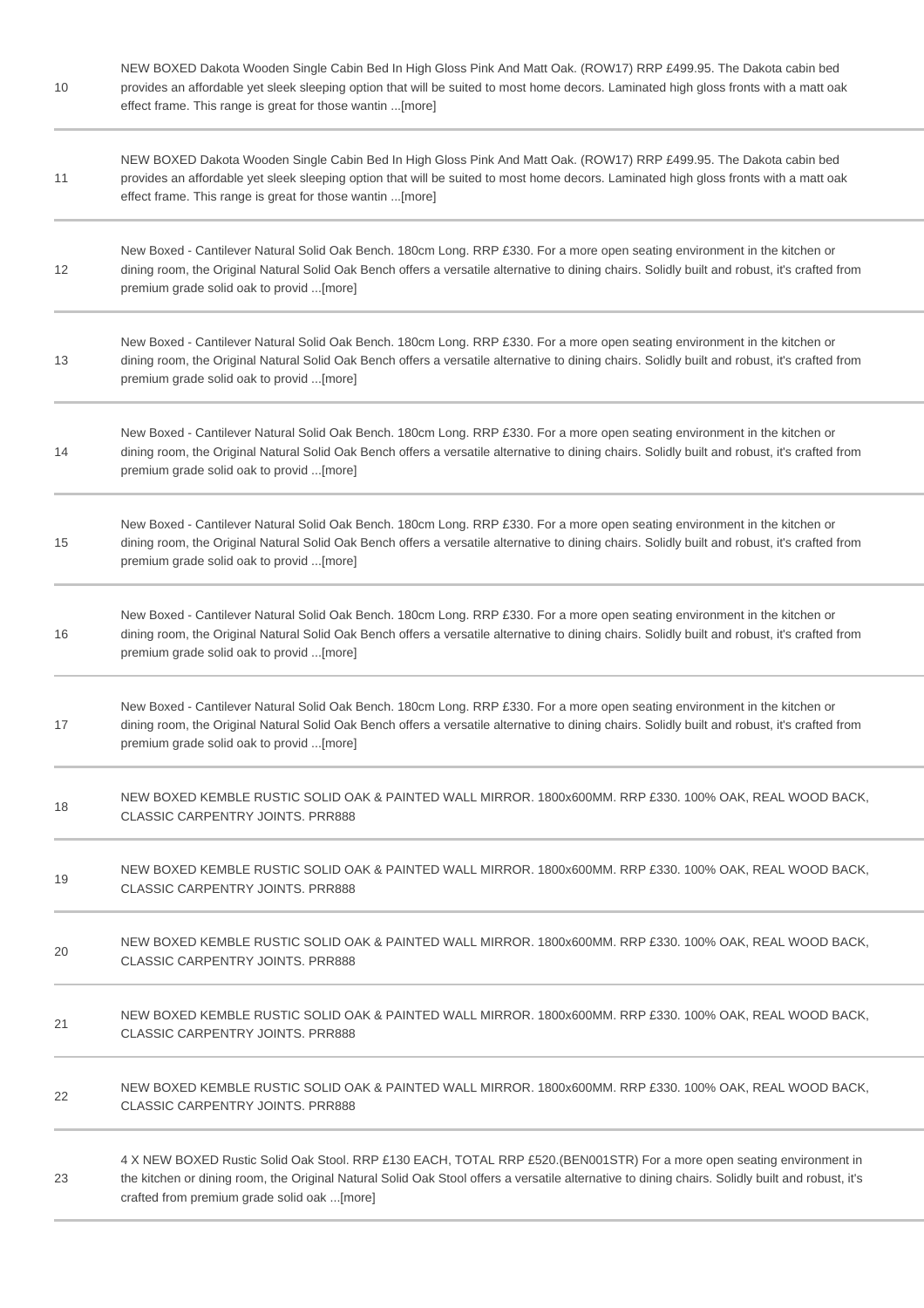| 24 | 4 X NEW BOXED Rustic Solid Oak Stool. RRP £130 EACH, TOTAL RRP £520.(BEN001STR) For a more open seating environment in<br>the kitchen or dining room, the Original Natural Solid Oak Stool offers a versatile alternative to dining chairs. Solidly built and robust, it's<br>crafted from premium grade solid oak [more] |
|----|---------------------------------------------------------------------------------------------------------------------------------------------------------------------------------------------------------------------------------------------------------------------------------------------------------------------------|
| 25 | 4 X NEW BOXED Rustic Solid Oak Stool. RRP £130 EACH, TOTAL RRP £520.(BEN001STR) For a more open seating environment in<br>the kitchen or dining room, the Original Natural Solid Oak Stool offers a versatile alternative to dining chairs. Solidly built and robust, it's<br>crafted from premium grade solid oak [more] |
| 26 | 4 X NEW BOXED Rustic Solid Oak Stool. RRP £130 EACH, TOTAL RRP £520.(BEN001STR) For a more open seating environment in<br>the kitchen or dining room, the Original Natural Solid Oak Stool offers a versatile alternative to dining chairs. Solidly built and robust, it's<br>crafted from premium grade solid oak [more] |
| 27 | 4 X NEW BOXED Rustic Solid Oak Stool. RRP £130 EACH, TOTAL RRP £520.(BEN001STR) For a more open seating environment in<br>the kitchen or dining room, the Original Natural Solid Oak Stool offers a versatile alternative to dining chairs. Solidly built and robust, it's<br>crafted from premium grade solid oak [more] |
| 28 | 4 X NEW BOXED Rustic Solid Oak Stool. RRP £130 EACH, TOTAL RRP £520.(BEN001STR) For a more open seating environment in<br>the kitchen or dining room, the Original Natural Solid Oak Stool offers a versatile alternative to dining chairs. Solidly built and robust, it's<br>crafted from premium grade solid oak [more] |
| 29 | 1 X NEW BOXED LUXE HOME & GARDEN ZERO GRAVITY LOUNGER CHAIR. R2                                                                                                                                                                                                                                                           |
| 30 | 1 X NEW BOXED LUXE HOME & GARDEN ZERO GRAVITY LOUNGER CHAIR. R2                                                                                                                                                                                                                                                           |
| 31 | 1 X NEW BOXED LUXE HOME & GARDEN ZERO GRAVITY LOUNGER CHAIR. R2                                                                                                                                                                                                                                                           |
| 32 | 1 X NEW BOXED LUXE HOME & GARDEN ZERO GRAVITY LOUNGER CHAIR. R2                                                                                                                                                                                                                                                           |
| 33 | 1 X NEW BOXED LUXE HOME & GARDEN ZERO GRAVITY LOUNGER CHAIR. R2                                                                                                                                                                                                                                                           |
| 34 | 1 X NEW BOXED LUXE HOME & GARDEN ZERO GRAVITY LOUNGER CHAIR. R2                                                                                                                                                                                                                                                           |
| 35 | 1 X NEW BOXED LUXE HOME & GARDEN ZERO GRAVITY LOUNGER CHAIR. R2                                                                                                                                                                                                                                                           |
| 36 | 1 X NEW BOXED LUXE HOME & GARDEN ZERO GRAVITY LOUNGER CHAIR. R2                                                                                                                                                                                                                                                           |
| 37 | 1 X NEW BOXED LUXE HOME & GARDEN ZERO GRAVITY LOUNGER CHAIR, R2                                                                                                                                                                                                                                                           |
| 38 | 1 X NEW BOXED LUXE HOME & GARDEN ZERO GRAVITY LOUNGER CHAIR, R2                                                                                                                                                                                                                                                           |
| 39 | 12 X New Boxed - Cantilever Natural Solid Oak Bench. 180cm Long. RRP £330 EACH, GIVING THIS LOT A TOTAL RRP VALUE OF<br>£3,960. For a more open seating environment in the kitchen or dining room, the Original Natural Solid Oak Bench offers a versatile<br>alternative to dining chairs. Solidly built and robu [more] |
| 40 | 12 X New Boxed - Cantilever Natural Solid Oak Bench. 180cm Long. RRP £330 EACH, GIVING THIS LOT A TOTAL RRP VALUE OF<br>£3,960. For a more open seating environment in the kitchen or dining room, the Original Natural Solid Oak Bench offers a versatile<br>alternative to dining chairs. Solidly built and robu [more] |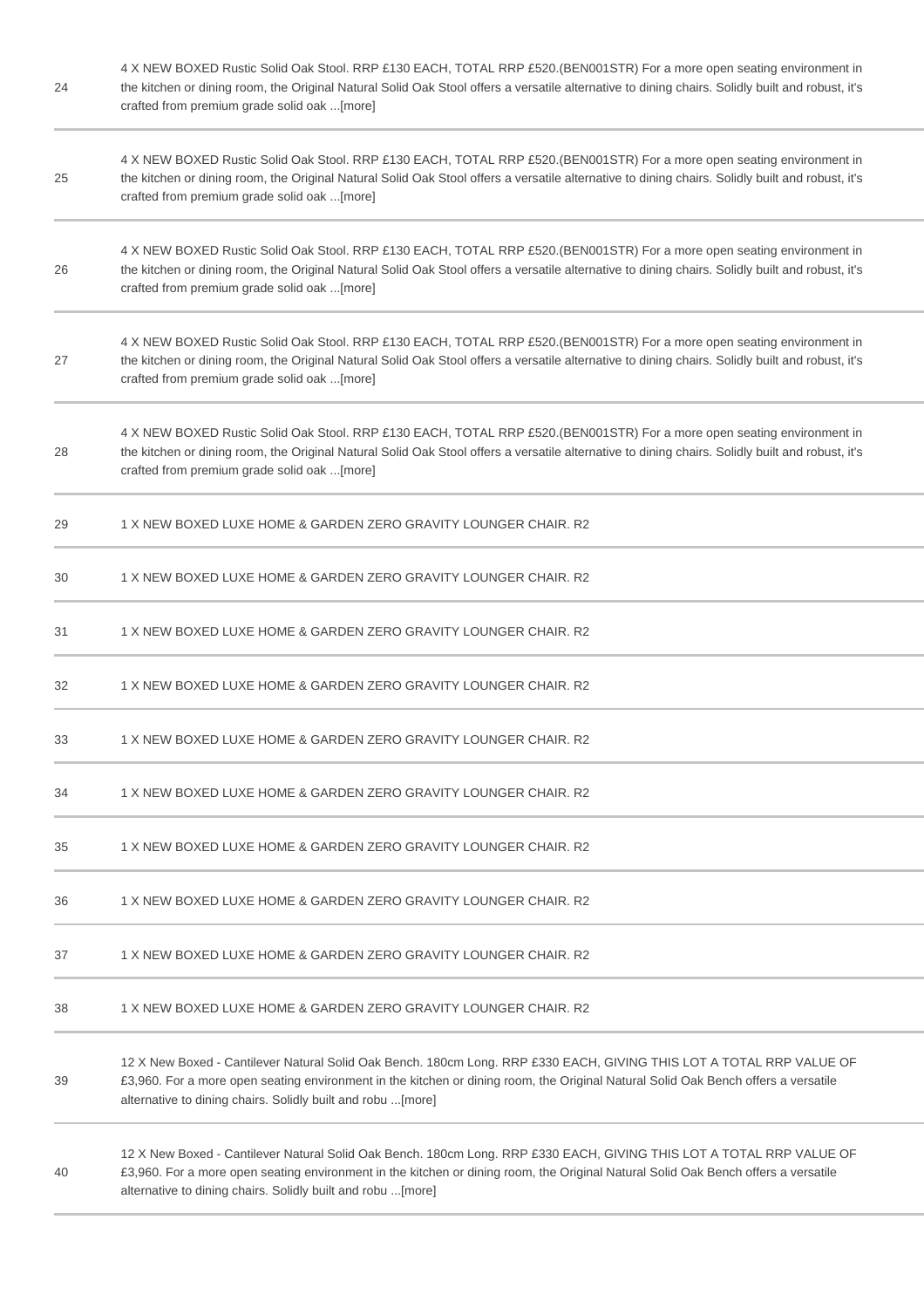41 PALLET OF 12 X NEW BOXED Rustic Solid Oak Stool. RRP £130 EACH, TOTAL RRP £3,960.(BEN001STR) For a more open seating environment in the kitchen or dining room, the Original Natural Solid Oak Stool offers a versatile alternative to dining chairs. Solidly built and robust, it's crafted from premium gr ...[more] 42 PALLET OF 12 X NEW BOXED Rustic Solid Oak Stool. RRP £130 EACH, TOTAL RRP £3,960.(BEN001STR) For a more open seating environment in the kitchen or dining room, the Original Natural Solid Oak Stool offers a versatile alternative to dining chairs. Solidly built and robust, it's crafted from premium gr ...[more] 43 PALLET OF 12 X NEW BOXED Rustic Solid Oak Stool. RRP £130 EACH, TOTAL RRP £1,560.(BEN001STR) For a more open seating environment in the kitchen or dining room, the Original Natural Solid Oak Stool offers a versatile alternative to dining chairs. Solidly built and robust, it's crafted from premium gr ...[more] 44 PALLET OF 12 X NEW BOXED Rustic Solid Oak Stool. RRP £130 EACH, TOTAL RRP £1,560.(BEN001STR) For a more open seating environment in the kitchen or dining room, the Original Natural Solid Oak Stool offers a versatile alternative to dining chairs. Solidly built and robust, it's crafted from premium gr ...[more] 45 NEW BOXED Dakota Wooden Single Cabin Bed In High Gloss Pink And Matt Oak. RRP £499.95. The Dakota cabin bed provides an affordable yet sleek sleeping option that will be suited to most home decors. Laminated high gloss fronts with a matt oak effect frame. This range is great for those wanting a mode ...[more] 46 NEW BOXED Dakota Wooden Single Cabin Bed In High Gloss Pink And Matt Oak. RRP £499.95. The Dakota cabin bed provides an affordable yet sleek sleeping option that will be suited to most home decors. Laminated high gloss fronts with a matt oak effect frame. This range is great for those wanting a mode ...[more] 47 NEW BOXED Dakota Wooden Single Cabin Bed In High Gloss Pink And Matt Oak. RRP £499.95. The Dakota cabin bed provides an affordable yet sleek sleeping option that will be suited to most home decors. Laminated high gloss fronts with a matt oak effect frame. This range is great for those wanting a mode ...[more] 48 NEW BOXED Dakota Wooden Single Cabin Bed In High Gloss Pink And Matt Oak. RRP £499.95. The Dakota cabin bed provides an affordable yet sleek sleeping option that will be suited to most home decors. Laminated high gloss fronts with a matt oak effect frame. This range is great for those wanting a mode ...[more] 49 NEW BOXED Dakota Wooden Single Cabin Bed In High Gloss Pink And Matt Oak. RRP £499.95. The Dakota cabin bed provides an affordable yet sleek sleeping option that will be suited to most home decors. Laminated high gloss fronts with a matt oak effect frame. This range is great for those wanting a mode ...[more] 50 New Boxed - Cantilever Rustic Solid Oak Bench. 180cm Long. RRP £330 EACH. For a more open seating environment in the kitchen or dining room, the Original Natural Solid Oak Bench offers a versatile alternative to dining chairs. Solidly built and robust, it's crafted from premium grade solid oak to pr ...[more] 51 New Boxed - Cantilever Rustic Solid Oak Bench. 180cm Long. RRP £330 EACH. For a more open seating environment in the kitchen or dining room, the Original Natural Solid Oak Bench offers a versatile alternative to dining chairs. Solidly built and robust, it's crafted from premium grade solid oak to pr ...[more] 52 New Boxed - Cantilever Rustic Solid Oak Bench. 180cm Long. RRP £330 EACH. For a more open seating environment in the kitchen or dining room, the Original Natural Solid Oak Bench offers a versatile alternative to dining chairs. Solidly built and robust, it's crafted from premium grade solid oak to pr ...[more]

53 New Boxed - Cantilever Rustic Solid Oak Bench. 180cm Long. RRP £330 EACH. For a more open seating environment in the kitchen or dining room, the Original Natural Solid Oak Bench offers a versatile alternative to dining chairs. Solidly built and robust, it's crafted from premium grade solid oak to pr ...[more]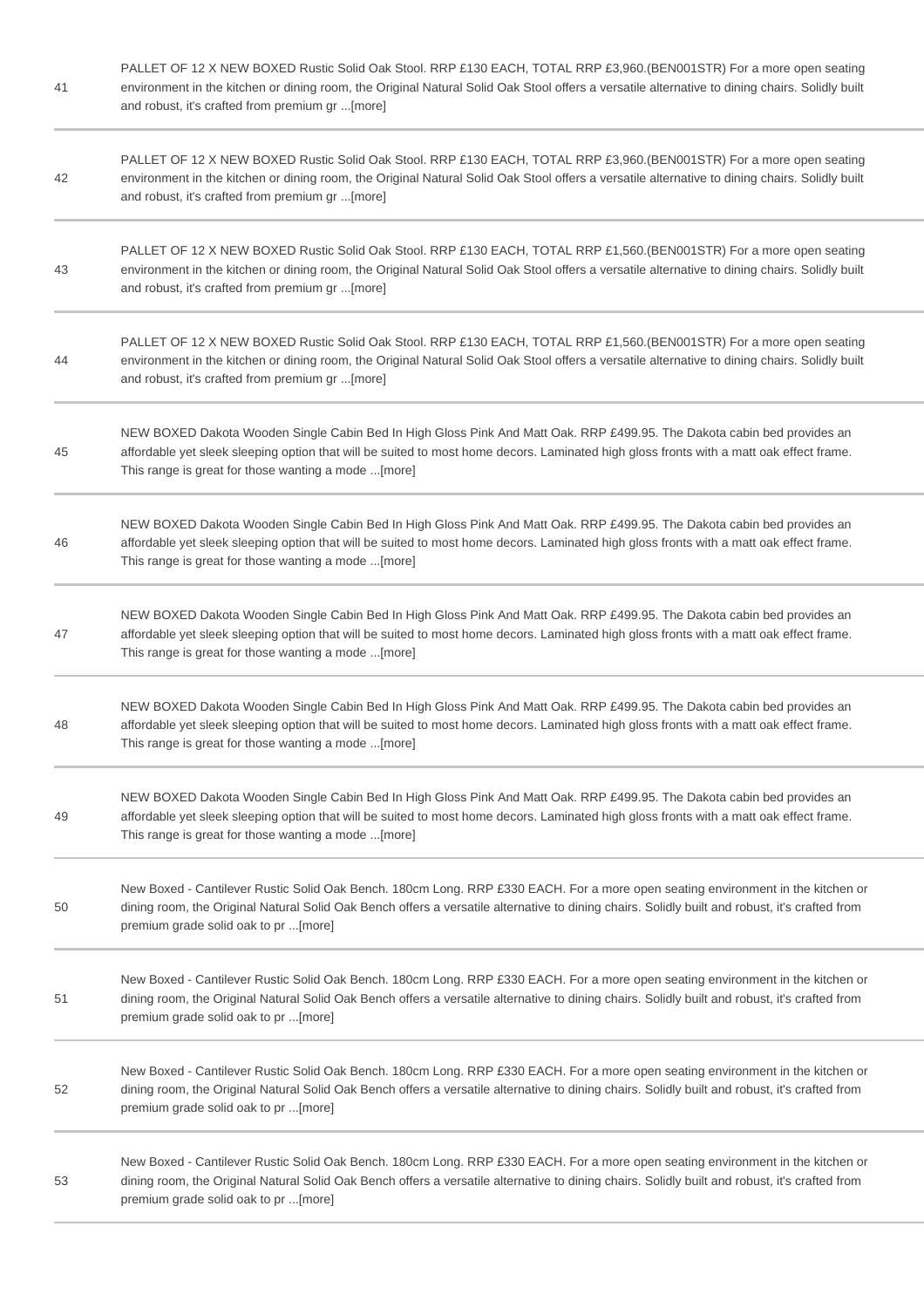| 54 | 2 X NEW BOXED Rustic Solid Oak Stool. RRP £130 EACH, TOTAL RRP £260.(BEN001STR) For a more open seating environment in<br>the kitchen or dining room, the Original Natural Solid Oak Stool offers a versatile alternative to dining chairs. Solidly built and robust, it's<br>crafted from premium grade solid oak [more] |
|----|---------------------------------------------------------------------------------------------------------------------------------------------------------------------------------------------------------------------------------------------------------------------------------------------------------------------------|
| 55 | 2 X NEW BOXED Rustic Solid Oak Stool. RRP £130 EACH, TOTAL RRP £260.(BEN001STR) For a more open seating environment in<br>the kitchen or dining room, the Original Natural Solid Oak Stool offers a versatile alternative to dining chairs. Solidly built and robust, it's<br>crafted from premium grade solid oak [more] |
| 56 | 2 X NEW BOXED Rustic Solid Oak Stool. RRP £130 EACH, TOTAL RRP £260.(BEN001STR) For a more open seating environment in<br>the kitchen or dining room, the Original Natural Solid Oak Stool offers a versatile alternative to dining chairs. Solidly built and robust, it's<br>crafted from premium grade solid oak [more] |
| 57 | 2 X NEW BOXED Rustic Solid Oak Stool. RRP £130 EACH, TOTAL RRP £260.(BEN001STR) For a more open seating environment in<br>the kitchen or dining room, the Original Natural Solid Oak Stool offers a versatile alternative to dining chairs. Solidly built and robust, it's<br>crafted from premium grade solid oak [more] |
| 58 | 2 X NEW BOXED Rustic Solid Oak Stool. RRP £130 EACH, TOTAL RRP £260.(BEN001STR) For a more open seating environment in<br>the kitchen or dining room, the Original Natural Solid Oak Stool offers a versatile alternative to dining chairs. Solidly built and robust, it's<br>crafted from premium grade solid oak [more] |
| 59 | 2 X NEW BOXED Rustic Solid Oak Stool. RRP £130 EACH, TOTAL RRP £260.(BEN001STR) For a more open seating environment in<br>the kitchen or dining room, the Original Natural Solid Oak Stool offers a versatile alternative to dining chairs. Solidly built and robust, it's<br>crafted from premium grade solid oak [more] |
| 60 | 4 X New Boxed - Cantilever Rustic Solid Oak Bench. 180cm Long. RRP £330 EACH, GIVING THIS LOT A TOTAL RRP VALUE OF<br>£1,320. For a more open seating environment in the kitchen or dining room, the Original Natural Solid Oak Bench offers a versatile<br>alternative to dining chairs. Solidly built and robust [more] |
| 61 | 4 X New Boxed - Cantilever Rustic Solid Oak Bench. 180cm Long. RRP £330 EACH, GIVING THIS LOT A TOTAL RRP VALUE OF<br>£1,320. For a more open seating environment in the kitchen or dining room, the Original Natural Solid Oak Bench offers a versatile<br>alternative to dining chairs. Solidly built and robust [more] |
| 62 | 4 X New Boxed - Cantilever Rustic Solid Oak Bench. 180cm Long. RRP £330 EACH, GIVING THIS LOT A TOTAL RRP VALUE OF<br>£1,320. For a more open seating environment in the kitchen or dining room, the Original Natural Solid Oak Bench offers a versatile<br>alternative to dining chairs. Solidly built and robust [more] |
| 63 | 4 X New Boxed - Cantilever Rustic Solid Oak Bench. 180cm Long. RRP £330 EACH, GIVING THIS LOT A TOTAL RRP VALUE OF<br>£1,320. For a more open seating environment in the kitchen or dining room, the Original Natural Solid Oak Bench offers a versatile<br>alternative to dining chairs. Solidly built and robust [more] |
| 64 | 4 X New Boxed - Cantilever Rustic Solid Oak Bench. 180cm Long. RRP £330 EACH, GIVING THIS LOT A TOTAL RRP VALUE OF<br>£1,320. For a more open seating environment in the kitchen or dining room, the Original Natural Solid Oak Bench offers a versatile<br>alternative to dining chairs. Solidly built and robust [more] |
| 65 | New Boxed - Cantilever Natural Solid Oak & Metal Bench. 180cm Long. RRP £330. For a more open seating environment in the kitchen<br>or dining room, the Original Natural Solid Oak Bench offers a versatile alternative to dining chairs. Solidly built and robust, it's crafted<br>from premium grade solid o [more]     |
| 66 | New Boxed - Cantilever Natural Solid Oak & Metal Bench. 180cm Long. RRP £330. For a more open seating environment in the kitchen<br>or dining room, the Original Natural Solid Oak Bench offers a versatile alternative to dining chairs. Solidly built and robust, it's crafted<br>from premium grade solid o [more]     |

۰

 $\sim$